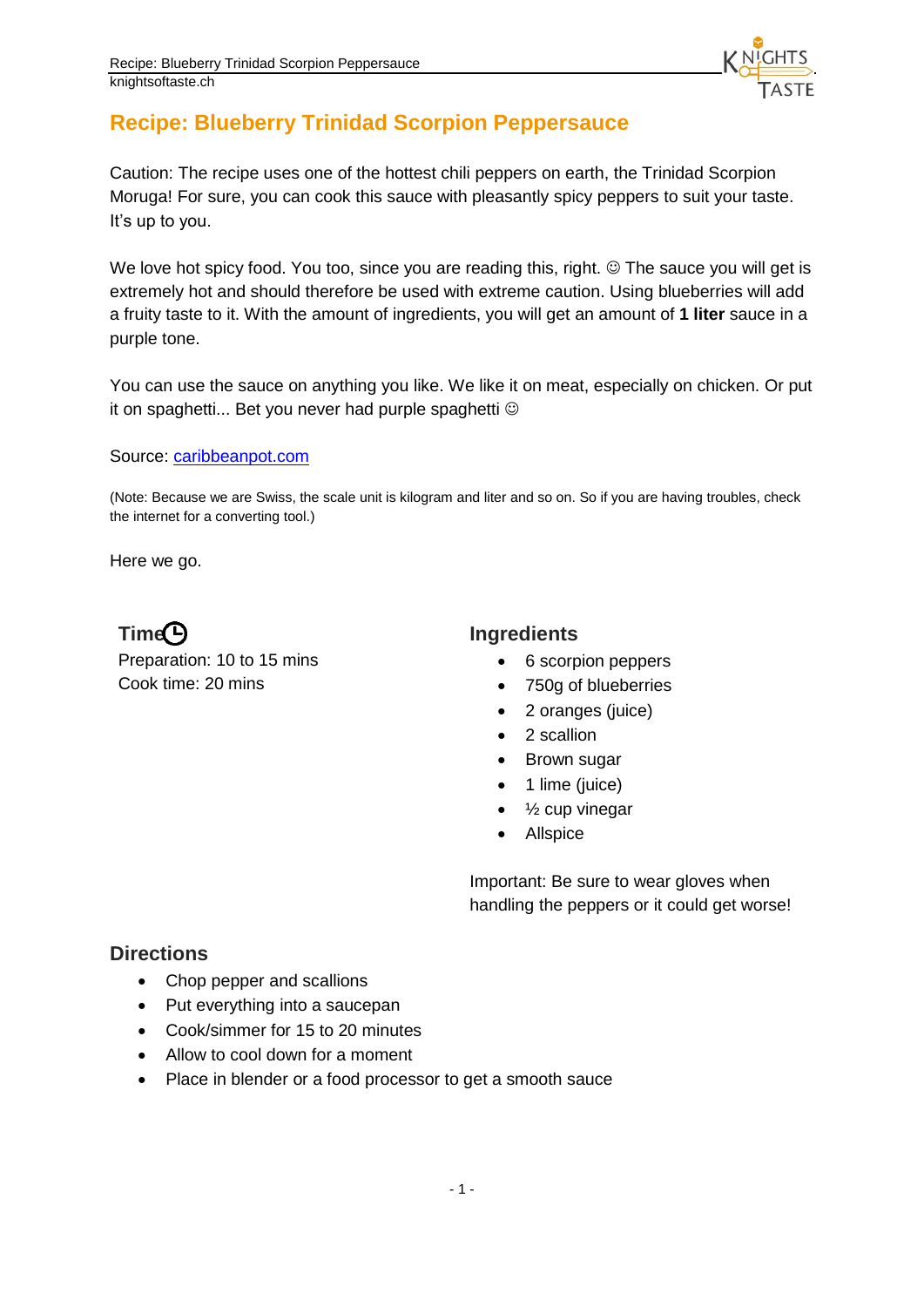

## **The ingredients**



**Cut scallions and peppers and put everything into a saucepan**



## **Miraculix, is that you?**